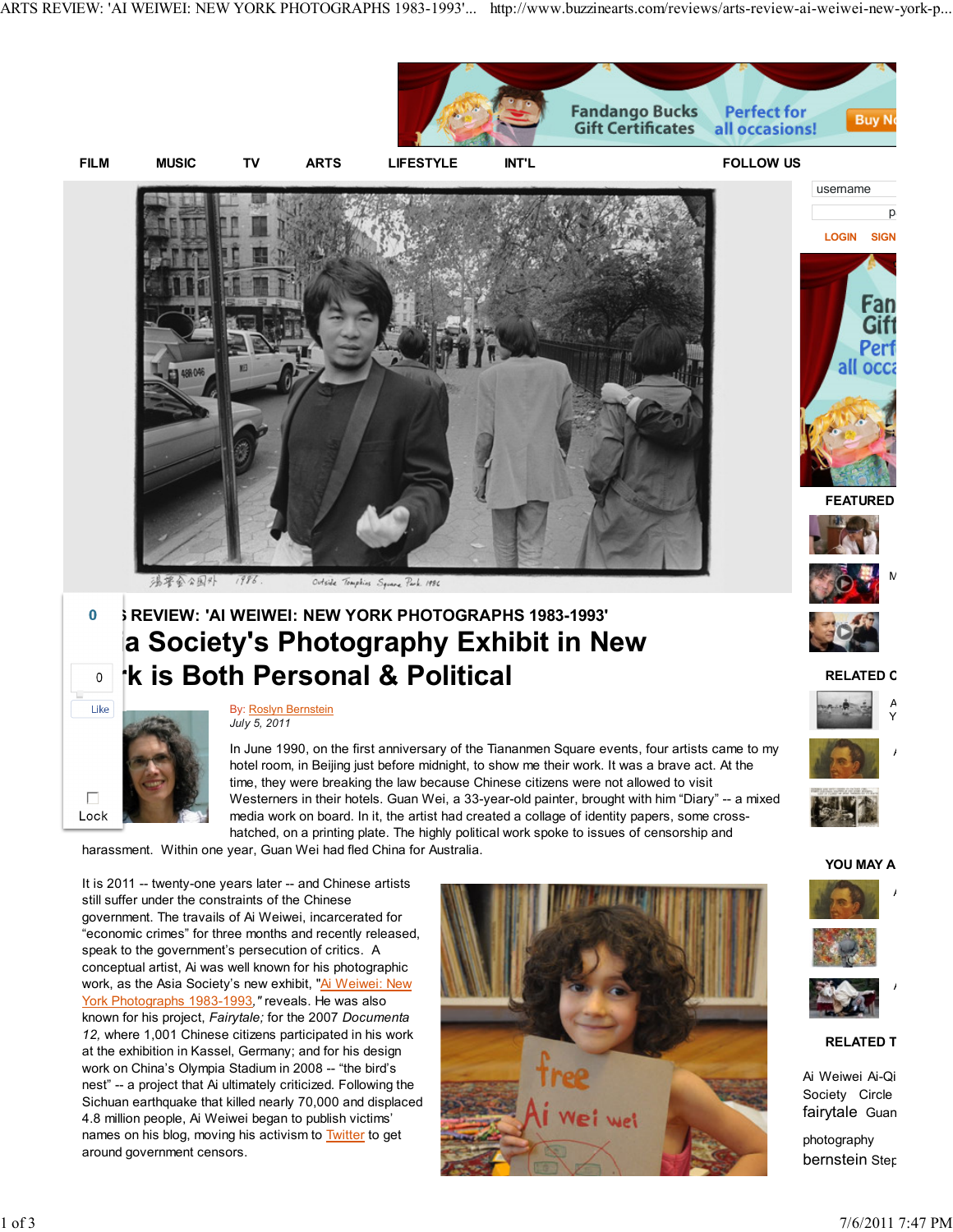The son of renowned poet Ai-Qing, Ai Weiwei left China in 1981 at the age of 24, studying first at The University of Pennsylvania and Berkeley before winning a scholarship at the Parsons School of Design in New York, which he then lost because of a failed English-language art history exam.

He began to take pictures just after leaving Parsons in 1983, using the medium not so much as an art form but rather as a scrapbook of his life. "Taking pictures was a



habit -- a twitch to stave off boredom," writes Stephanie H. Tung of Ai Wei Wei's photography. In an interview, Ai told Tung that the photos "really reflect my life at that time. [They] are purposeless, with no goal leading to anywhere."

The artist selected 227 images for the New York exhibit, from over 10,000 negatives, and arranged them chronologically, with no photo singled out. All are re-produced as gelatin silver prints, identical in size and uniform in tonality. They trace Ai Weiwei's New York life, from his apartment on Lorimer Avenue in Brooklyn in 1983 to his live/work East Village apartment on East 3<sup>rd</sup> Street in 1985, which functioned as a sort of hostel for the Chinese art community. Many fellow artists slept on mattresses on the floor, eking out a living as street musicians or pavement artists.

We see them hanging out and socializing, rehearsing before street performances, and touring the city. There are photos of East Village luminary Allen Ginsberg, who lived at 437 East 12 Street near Avenue A and Tompkins Square Park. He was a rebel and an activist who Ai Weiwei greatly admired.

Beginning with the photographs of 1986 and 1987, there is a shift from the personal to the public. This was the direct consequence of major changes in the neighborhood. Known for its drug-infested identity, art galleries and developers moved into the East Village in the late 1980s, gentrifying the area and resulting in protests and conflict, with local residents often clashing with police. Ai Weiwei was there to document the events — two especially strong images from this period: The Police at Tomkins Square Park and A Bleeding Protestor.

The photographs from 1992 and 1993 shift back to peaceful subjects, as life quieted down in the East Village. We return to friends and fellow artists with the final image in the exhibit: a tranquil photo of an East 7<sup>th</sup> Street apartment.

For someone who lived through the gentrification of SoHo, I was struck by the intensity of Ai Weiwei's East Village chronology. My sidekick, however, Livia Bernstein -- my seven-year-old granddaughter -- had another vision of the exhibit. She lingered at particular images, commenting on several that appealed to her: # 3, the profile of Duchamp ("Wow, he made it from a bent clothes hangar and filled part of the face with seeds"); # 40 Coney Island ("Everyone knows the Roller Coaster!"); #132 (I visited the USS Intrepid too!); #143 ("The old man probably is homeless. All he has is his teddy bear"); #151 (I can read that sign. It says: No Housing. No Peace."); #164 Preacher Reading Bible to Man on the Street ("Do you see that huge snake around the man's neck?"); # 200 ("That man is feeding seagulls in a puddle. It's probably a parking lot in Coney Island."); #218 Practicing the Violin ("I love these three pictures. In the first, one we see the bottom half of the woman's body with her arm on the bow of the violin. In the second one, we see her legs. In the third image, we only see her feet.")

After the exhibit, we walked down to the Pulitzer Fountain outside the Plaza Hotel to see Ai Weiwei's Circle of Animals/Zodiac Heads — twelve heads of the creatures of the Chinese Zodiac. Cast in bronze, the four-foot-high statues include the rat, ox, tiger, rabbit, dragon, snake, horse, goat, monkey, rooster, dog, and boar. The work is up until July 15<sup>th</sup>, when it will travel to Los Angeles, Houston, Pittsburgh, and Washington. Livia found the dragon and the tiger to be scary, and was relieved that her sign (she was born in the year of the monkey) was friendly. "Look," she said pointing to the water below the work, "there's even a little fountain below his head."

Apparently Ai Weiwei's work had a profound effect. When we arrived back home in SoHo, Livia asked for markers and cardboard, and surprised me by making her first political poster. She had her concept. Riffing on No Smoking signs, she criticized the Chinese government for claiming that Ai Weiwei owes them nearly \$1 million. In her art, there's No Money in a red circle, crossed out with a red X.

'Ai Weiwei: New York Photography 1983-1993' is on view at Asia Society Museum in New York until August 14, 2011.

Top photo: Ai Weiwei in 1986 Outside Tompkins Square Park. Inkjet on Fantac Innova Ultra Smooth Gloss. Printed on 20 x 24-inch paper. Courtesy of Three Shadows Photography Art Centre and Chambers Fine Art.

[View the gallery here.]

## **RECENT CO**

In response to:  $M$ 2011 "."

In response to:  $M$ "Rockin' pictures.

In response to:  $T$ "[...] TJ Miller talk: perspective but th





Movie tickets,







Like

Be th